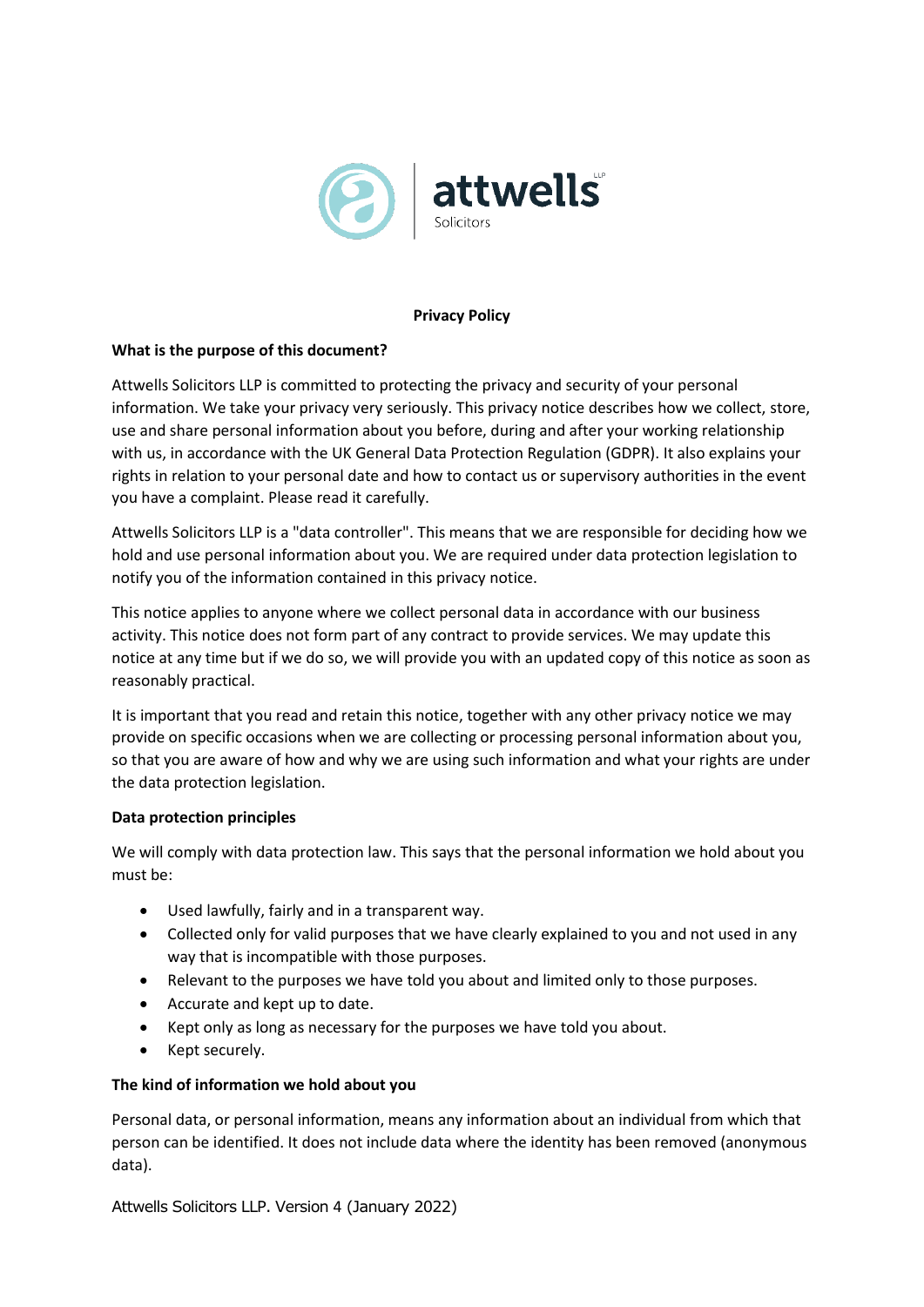There are "special categories" of more sensitive personal data which require a higher level of protection, such as information about a person's health or sexual orientation.

Dependent on the nature of the matter we are dealing with, we will collect, store, and use various categories of personal information about you. These categories are set out in the table in the Appendix to this notice.

## **How is your personal information collected?**

We collect personal information about you throughout the matter we are dealing with, either directly from you, from publicly accessible sources such as Companies House or HM Land Registry or sometimes from a third party such as an estate agent, mortgage provider, mortgage broker, work introducer, clients of the firm, your friends or family (where they are our client), client due diligence providers, credit reference agencies or other solicitors or professionals.

We may also collect information via our website - we use cookies on our website (for more information on cookies, please see our https://www.attwells.com/cookie-policy/ cookie policy).

## **How we will use information about you**

We will only use your personal information when the law allows us to. Most commonly, we will use your personal information in the following circumstances:

- Where we need to perform the contract we have entered into with you.
- Where we need to comply with a legal obligation.
- Where it is necessary for our legitimate interests (or those of a third party) and your interests and fundamental rights do not override those interests.

We may also use your personal information in the following situations, which are likely to be rare:

- 1. Where we need to protect your interests (or someone else's interests).
- 2. Where it is needed in the public interest.

## **Situations in which we will use your personal information**

We need all the categories of information in the table in the Appendix of this notice primarily to allow us to perform our contract with you and to enable us to comply with legal obligations. In some cases we may use your personal information to pursue legitimate interests of our own or those of third parties, provided your interests and fundamental rights do not override those interests. The situations in which we will process your personal information are set out in the table in the Appendix to this notice along with the purpose for which we are processing or will process your personal information.

Some of the grounds for processing will overlap and there may be several grounds which justify our use of your personal information.

# **If you fail to provide personal information**

If you fail to provide certain information when requested, we may not be able to perform the contract we have entered into with you, or we may be prevented from complying with our legal obligations.

## **Change of purpose**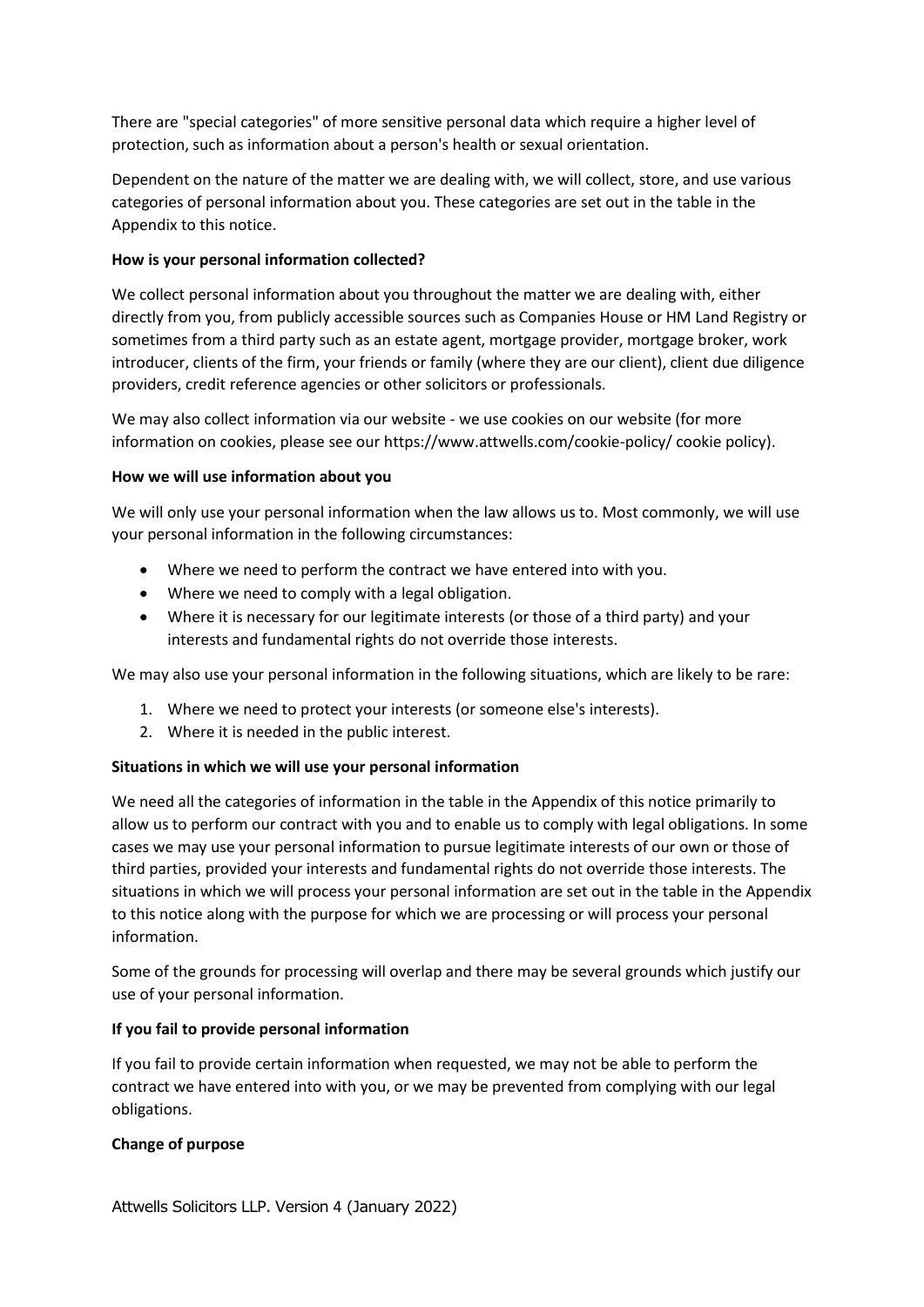We will only use your personal information for the purposes for which we collected it, unless we reasonably consider that we need to use it for another reason and that reason is compatible with the original purpose. If we need to use your personal information for an unrelated purpose, we will notify you and we will explain the legal basis which allows us to do so.

Please note that we may process your personal information without your knowledge or consent, in compliance with the above rules, where this is required or permitted by law.

## **Marketing**

We may use your personal data to send your updates (via email, telephone or post) about legal

developments that might be of interest to you and/or information about our services, including exclusive offers, promotions or new services.

We have a legitimate interest in using your personal data for promotional purposes (see the table in the Appendix to this notice). This means we do not usually need your consent to send you marketing information. However, where consent is needed, we will ask for this consent to separately and clearly.

You have the right to opt out of receiving marketing communications at any time by:

- Contact us at joanne.debnham@attwells.com; or
- Using the 'unsubscribe' link in emails.

We may ask you to confirm or update your marketing preferences if you ask us to provide further services in the future, or if there are any changes in the law, regulation, of the structure of our business.

We will always treat your personal with the utmost respect and never sell or share it with other firms for marketing purposes.

## **How we use particularly sensitive personal information**

"Special categories" of particularly sensitive personal information require higher levels of protection. We need to have further justification for collecting, storing and using this type of personal information. We have in place an appropriate policy document and safeguards which we are required by law to maintain when processing such data. We may process special categories of personal information in the following circumstances:

- In limited circumstances, with your explicit written consent.
- Where we need to carry out our legal obligations or exercise rights in connection with your contract with us.
- Where it is needed in the public interest, such as for equal opportunities monitoring.

Less commonly, we may process this type of information where it is needed in relation to legal claims or where it is needed to protect your interests (or someone else's interests) and you are not capable of giving your consent, or where you have already made the information public.

We believe we will only hold sensitive personal information in some employment cases we may be dealing with and with therefore only use this personal data in accordance with the needs of the matter for which you are instructing us.

## **Do we need your consent?**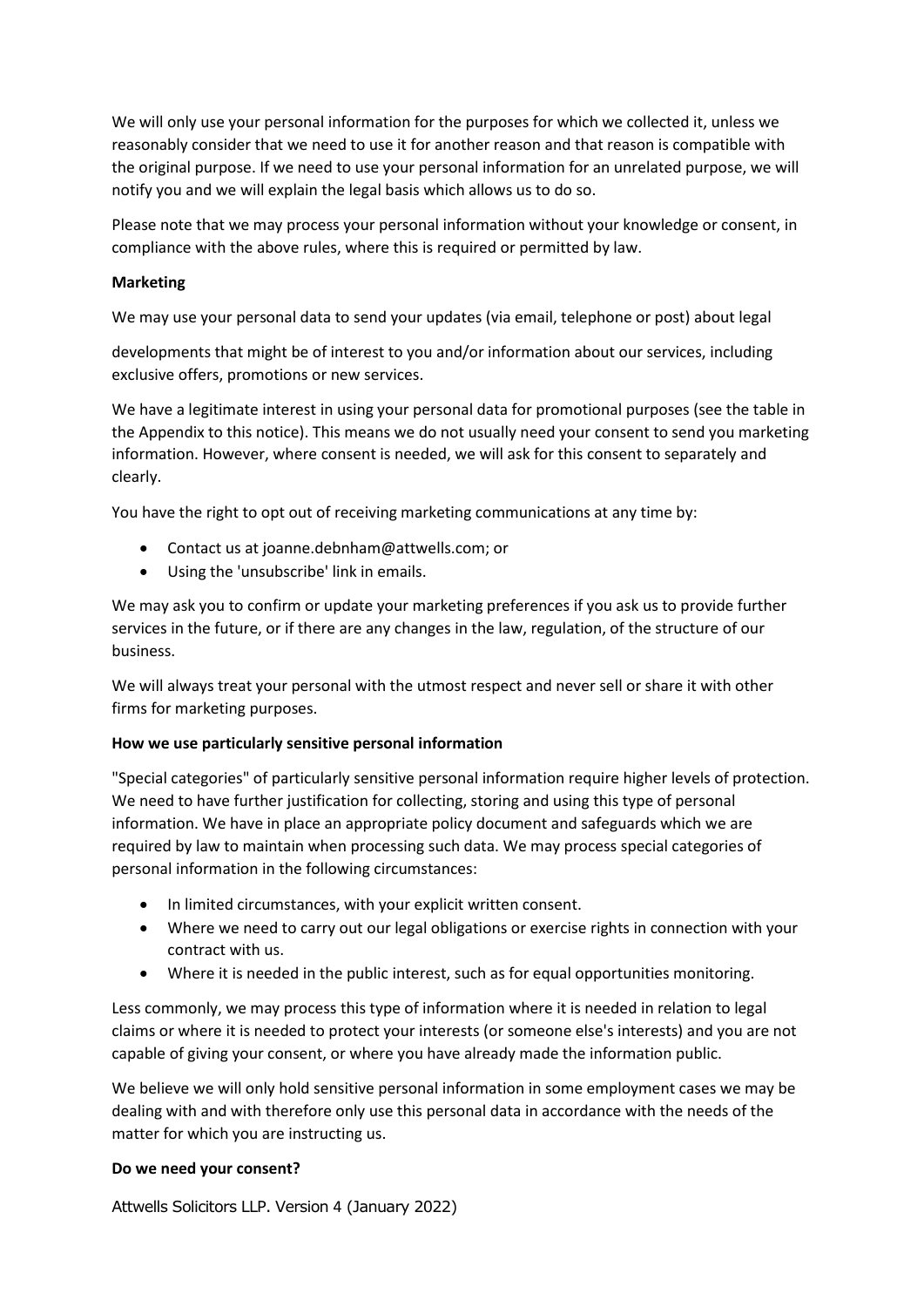We do not need your consent if we use special categories of your personal information in accordance with our written policy to carry out our legal obligations or exercise specific rights in the field of employment law. In limited circumstances, we may approach you for your written consent to allow us to process certain particularly sensitive data. If we do so, we will provide you with full details of the information that we would like and the reason we need it, so that you can carefully consider whether you wish to consent. You should be aware that it is not a condition of your contract with us that you agree to any request for consent from us.

## **Information about criminal convictions**

We may only use information relating to criminal convictions where the law allows us to do so. This will usually be where such processing is necessary to carry out our obligations and provided, we do so in line with our data protection policy.

Less commonly, we may use information relating to criminal convictions where it is necessary in relation to legal claims, where it is necessary to protect your interests (or someone else's interests) and you are not capable of giving your consent, or where you have already made the information public.

We do not envisage that we will hold information about criminal convictions.

We will only collect information about criminal convictions if it is appropriate given the nature of the contract and where we are legally able to do so.

## **Automated decision-making**

Automated decision-making takes place when an electronic system uses personal information to make a decision without human intervention. We are allowed to use automated decision-making in the following circumstances:

- Where we have notified you of the decision and given you 21 days to request a reconsideration.
- Where it is necessary to perform the contract with you and appropriate measures are in place to safeguard your rights.
- In limited circumstances, with your explicit written consent and where appropriate measures are in place to safeguard your rights.

If we make an automated decision on the basis of any particularly sensitive personal information, we must have either your explicit written consent or it must be justified in the public interest, and we must also put in place appropriate measures to safeguard your rights.

You will not be subject to decisions that will have a significant impact on you based solely on automated decision-making, unless we have a lawful basis for doing so and we have notified you.

We do not envisage that any decisions will be taken about you using automated means, however we will notify you in writing if this position changes.

# **Data sharing**

We may have to share your data with third parties, including third-party service providers, professional advisers who we instruct on your behalf or refer you to e.g. barristers, accountants, tax advisers and other professionals, your mortgage provider, our insurers and brokers, our bank, and external auditors, e.g. in relation to Lexcel accreditation and the audit of our accounts. Some of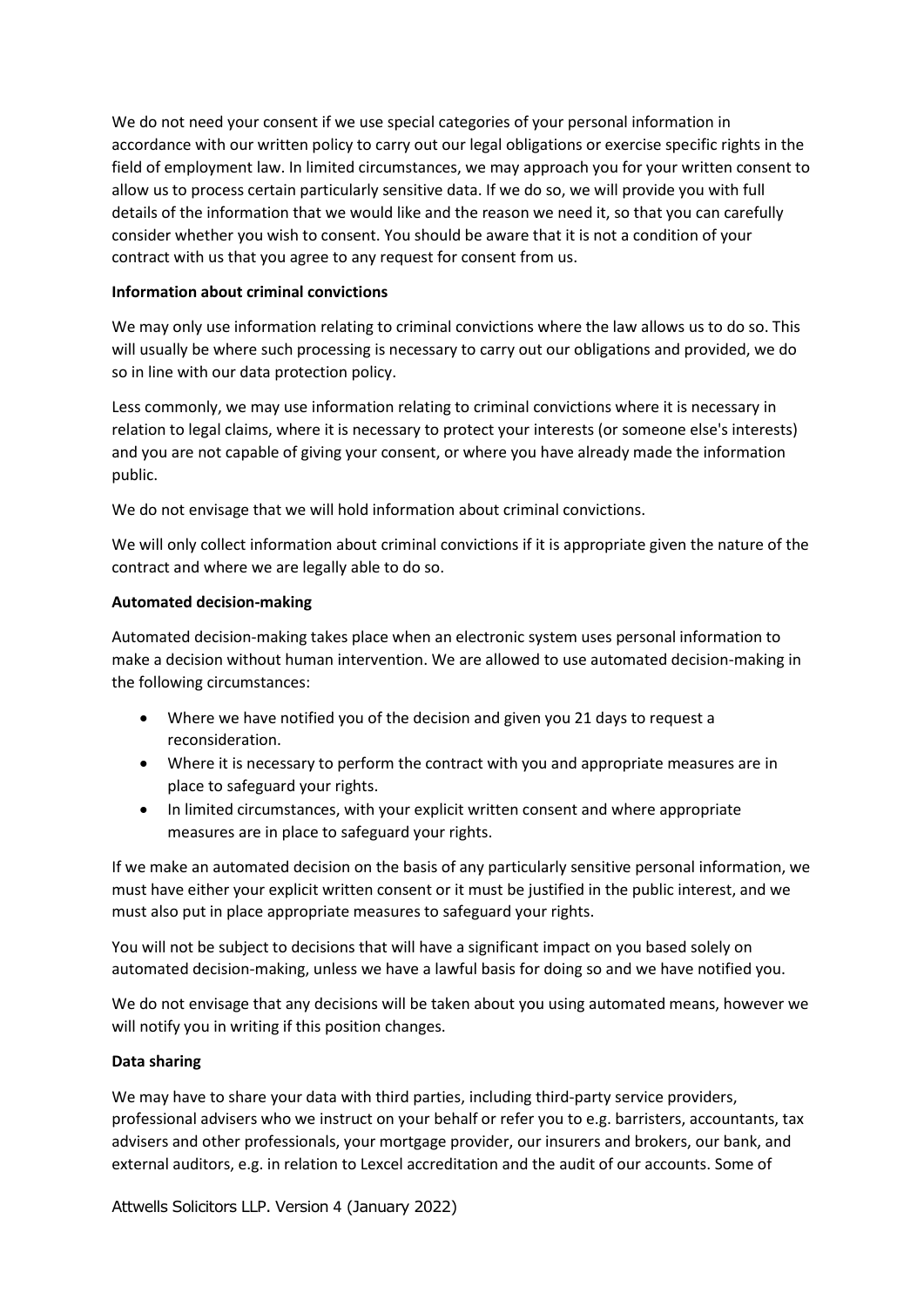these third parties may be based outside the EEA. For more information, including on how we safeguard your personal data when this happens, see below: **'Transferring information outside the UK'**

We require third parties to respect the security of your data and to treat it in accordance with the law.

## **Why might you share my personal information with third parties?**

We will share your personal information with third parties where required by law, where it is necessary to administer the working relationship with you or where we have another legitimate interest in doing so.

## **Which third-party service providers process my personal information?**

"Third parties" includes third-party service providers (such as Land Registry, HMRC, the Probate Registry, HMCTS). The following activities are carried out by third-party service providers: IT services, property searches, identification checks.

## **How secure is my information with third-party service providers?**

All our third-party service providers are required to take appropriate security measures to protect your personal information in line with our policies. We only allow providers to handle your personal data if we are satisfied they take appropriate measures to protect your personal data. We also impose contractual obligations on service providers relating to ensuring that they can only use your personal data to provide service to us and to you. We do not allow our third-party service providers to use your personal data for their own purposes. We only permit them to process your personal data for specified purposes and in accordance with our instructions.

# **When might you share my personal information with third parties?**

We may share your personal information with other third parties, for example in the context of a possible claim or complaint or potential buyers of our business or during a restricting (here, usually, information will be anonymised but this may not always be possible. However, the recipient will be bound by confidentiality obligations.

We may also need to share your personal information with a regulator or to otherwise comply with the law. Transferring your personal data outside the UKA

Countries outside the UK have differing data protection laws, some of which may provide lower levels of protection of privacy.

It is sometimes necessary for us to transfer your personal data to countries outside the UK. In those cases we will comply with applicable UK laws designed to ensure the privacy of your personal data.

We may transfer your personal data to our service providers located outside the UK, including but not limited to our CRM provider located in the United States of America.

Under data protection laws, we can only transfer your personal data to a country outside the UK where:

• in the case of transfers subject to UK data protection law, the UK government has decided the particular country ensures an adequate level of protection of personal data (known as an 'adequacy regulation') further to Article 45 of the UK GDPR. A list of countries the UK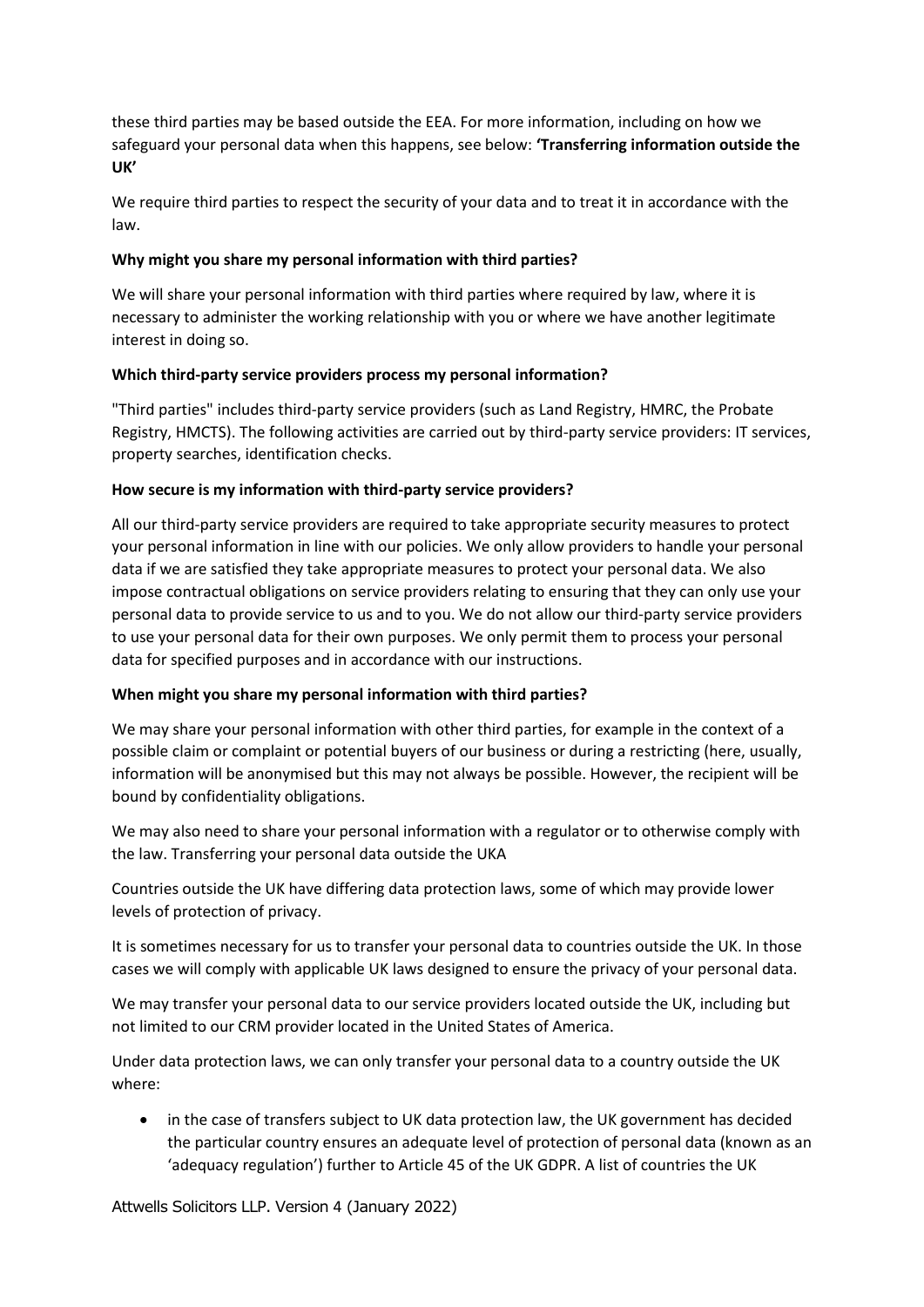currently has adequacy regulations in relation to is availabl[e here.](https://ico.org.uk/for-organisations/guide-to-data-protection/guide-to-the-general-data-protection-regulation-gdpr/international-transfers-after-uk-exit/#adequacy) The list of countries that benefit from adequacy decisions will change from time to time. We will always seek to rely upon an adequacy decision, where one exists.

- in the case of transfers subject to EEA data protection laws, the European Commission has decided that the particular country ensures an adequate level of protection of personal data (known as an 'adequacy decision') further to Article 45 of the EU GDPR. A list of countries the European Commission has currently made adequacy decisions in relation to is available [here.](https://ec.europa.eu/info/law/law-topic/data-protection/international-dimension-data-protection/adequacy-decisions_en) We will always seek to rely upon an adequacy decision, where one exists.
- there are appropriate safeguards in place, together with enforceable rights and effective legal remedies for you; or
- a specific exception applies under relevant data protection law.

Where we transfer your personal data outside the UK, we do so on the basis of an adequacy regulation or (where this is not available) where there is no adequacy decision, we may transfer your personal data to another country or international organisation if we are satisfied the transfer complies with data protection law, appropriate safeguards are in place, and enforceable rights and effective legal remedies are available for data subjects. The safeguards will usually include using legally approved standard data protection contract clauses. In relation to transfers to our overseas offices or other companies within our group, the safeguards may instead include legally binding rules and policies that apply to Attwells LLP, which have been approved by the UK data protection regulator.

In the absence of an adequacy decision or appropriate safeguards, we may transfer personal data to a third country or international organisation where an exception applies under data protection law, e.g.:

- 1. you have explicitly consented to the proposed transfer after having been informed of the possible risks;
- 2. the transfer is necessary for the performance of a contract between us or to take precontract measures at your request;
- 3. the transfer is necessary for a contract in your interests, between us and another person; or
- 4. the transfer is necessary to establish, exercise or defend legal claims We may also transfer information for the purpose of our compelling legitimate interests, so long as those interests are not overridden by your interests, rights and freedoms. Specific conditions apply to such transfers and we will provide relevant information if and when we seek to transfer your personal data on this ground.

We may also transfer information for the purpose of our compelling legitimate interests, so long as those interests are not overridden by your interests, rights and freedoms. Specific conditions apply to such transfers and we will provide relevant information if and when we seek to transfer your personal data on this ground.

# **Data security**

We have put in place measures to protect the security of your information. Personal data may be held at our offices and those of third parties as described above.

Third parties will only process your personal information on our instructions and where they have agreed to treat the information confidentially and to keep it secure.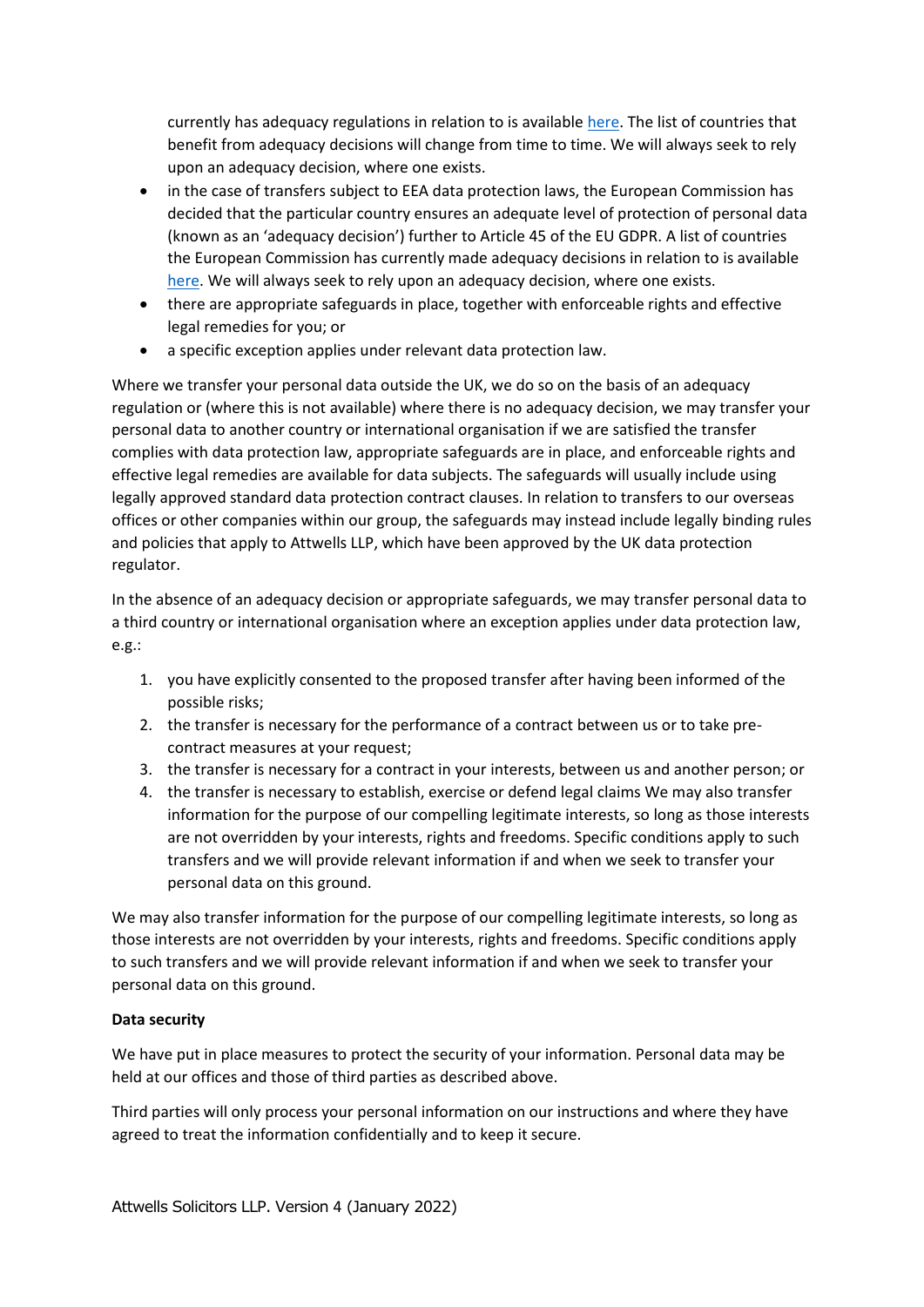We have put in place appropriate security measures to prevent your personal information from being accidentally lost, used or accessed in an unauthorised way, altered or disclosed. In addition, we limit access to your personal information to those employees, agents, contractors and other third parties who have a business need to know. They will only process your personal information on our instructions and they are subject to a duty of confidentiality.

We have put in place procedures to deal with any suspected data security breach and will notify you and any applicable regulator of a suspected breach where we are legally required to do so.

### **Data retention**

#### **How long will you use my information for?**

We will only retain your personal information for as long as necessary to fulfil the purposes we collected it for, including for the purposes of satisfying any legal, accounting, or reporting requirements.

Where you contact us to obtain a quotation for legal work and do not proceed with instructing us, we anticipate your data will be erased after 12 months.

Where you have undertaken a matter with us, whether or not it has successfully concluded, we anticipate we will keep your data for no more than 7 years from the date of the last activity on your last matter undertaken with us. In some circumstances however, you may have asked us to undertake a matter where we will need to keep your details for longer such as where we deal with writing a will for you, a power of attorney or dealing with trust work.

Where you have sworn a document in the presence of one of our lawyers then we anticipate that we will keep your data for no more than 7 years from the date of the swearing with us.

To determine the appropriate retention period for personal data, we consider the amount, nature, and sensitivity of the personal data, the potential risk of harm from unauthorised use or disclosure of your personal data, the purposes for which we process your personal data and whether we can achieve those purposes through other means, and the applicable legal requirements.

In some circumstances we may anonymise your personal information so that it can no longer be associated with you, in which case we may use such information without further notice to you.

#### **What we may need from you**

We may need to request specific information from you to help us confirm your identity and ensure your right to access the information (or to exercise any of your other rights). This is another appropriate security measure to ensure that personal information is not disclosed to any person who has no right to receive it.

#### **Right to withdraw consent**

In the limited circumstances where you may have provided your consent to the collection, processing and transfer of your personal information for a specific purpose, you have the right to withdraw your consent for that specific processing at any time. To withdraw your consent, please contact [data.protection@attwells.com](mailto:data.protection@attwells.com) or the Data Protection Officer, Attwells Solicitors, Sun Buildings, 35-37 Princes Street, Ipswich IP1 1PU in writing. Once we have received notification that you have withdrawn your consent, we will no longer process your information for the purpose or purposes you originally agreed to, unless we have another legitimate basis for doing so in law.